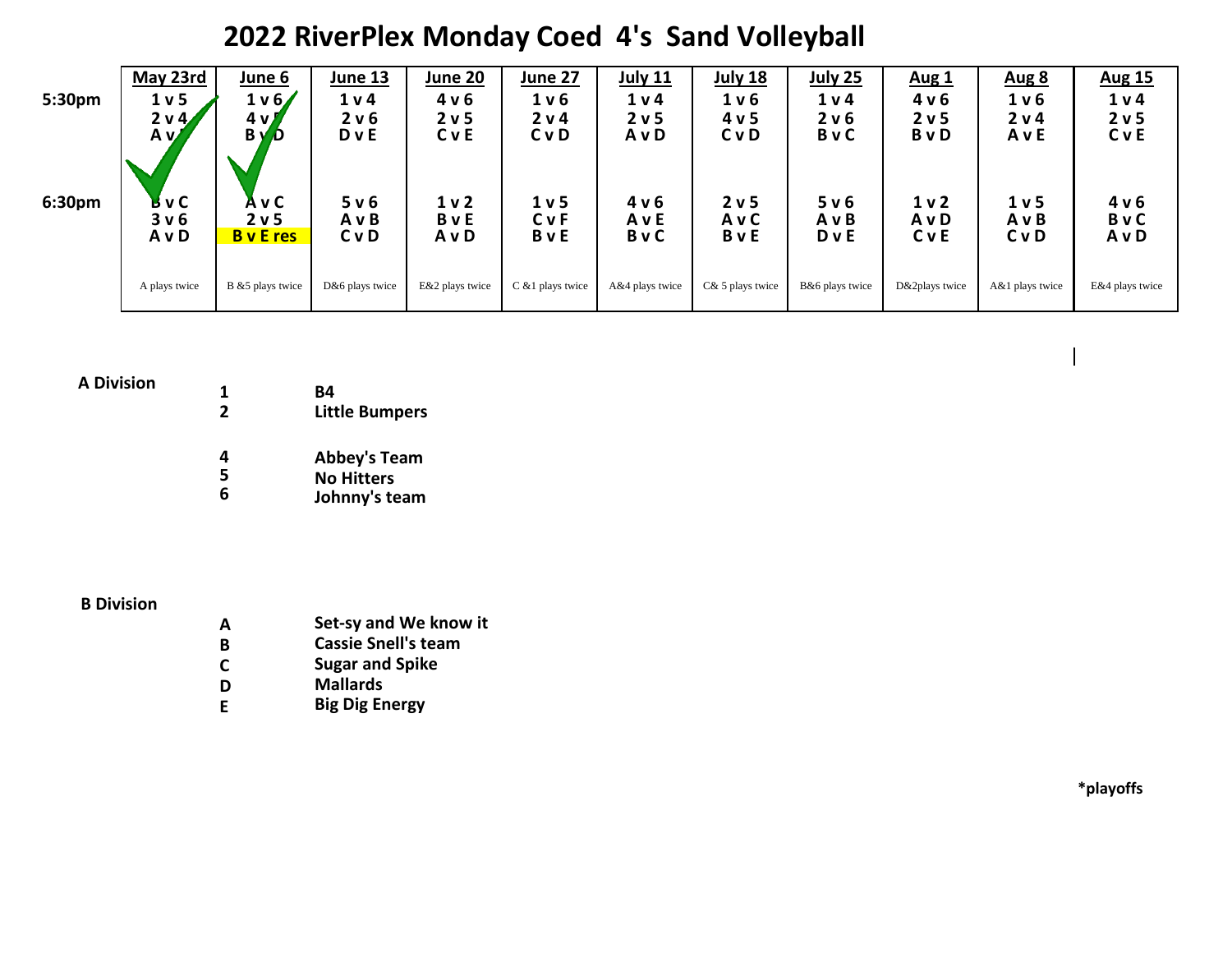| <u>Aug 22</u><br>1 v 6<br>4 v 5<br>BvD | Aug 29* |
|----------------------------------------|---------|
| 2 v 5<br>A v C<br>D v E                |         |
| D&5plays twice                         |         |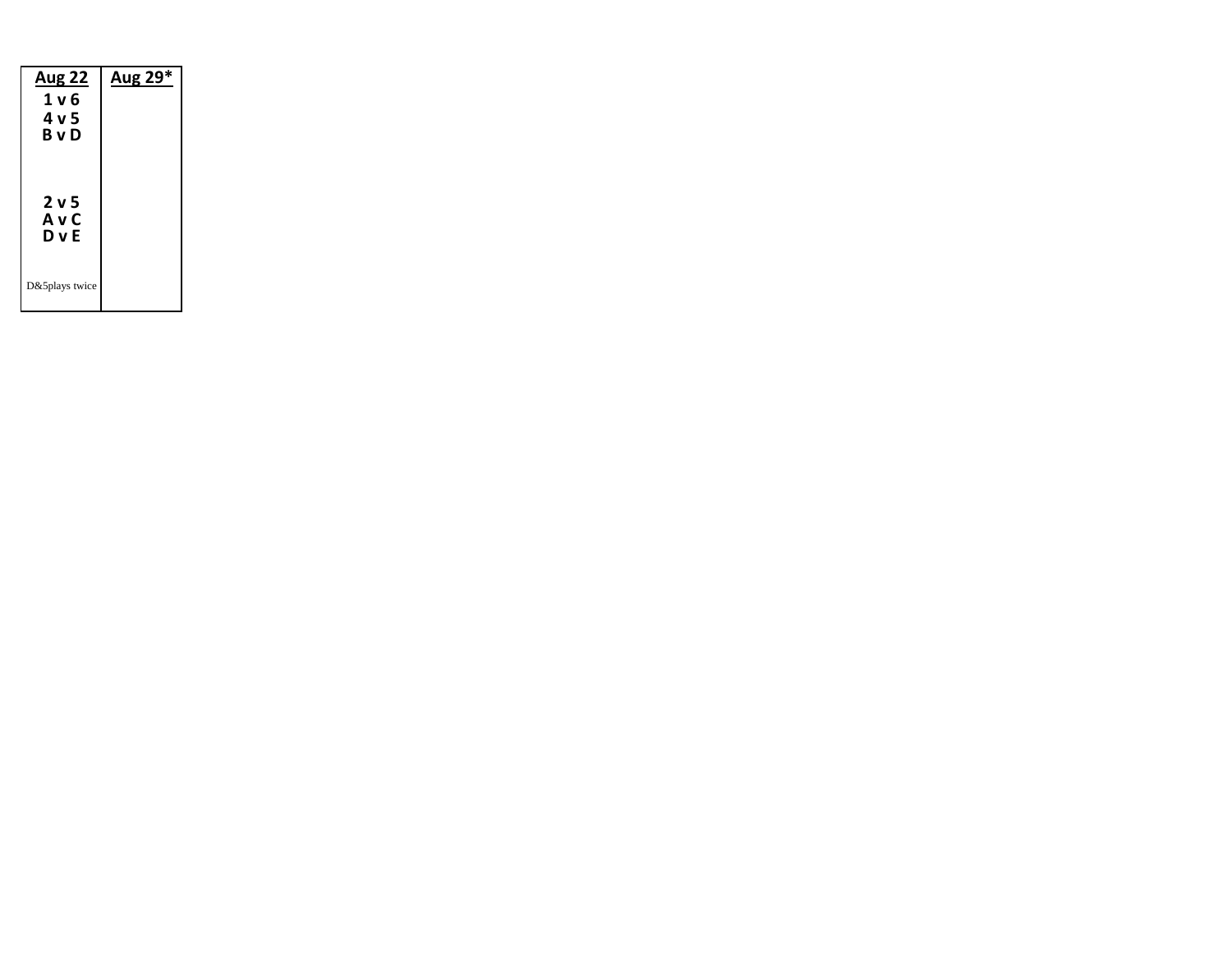# **2021 RiverPlex Sand Volleyball 2022 Sand Volleyball Monday Coed 4's A and B Division Standings**

|                         | Coed 4's A            | Win | Loss |                |  |  |
|-------------------------|-----------------------|-----|------|----------------|--|--|
| 1                       | <b>B4</b>             |     | 5    | 1              |  |  |
| $\overline{2}$          | <b>Little Bumpers</b> |     | 1    | 5              |  |  |
| $\overline{\mathbf{4}}$ | <b>Abbey's Team</b>   |     | 4    | $\overline{2}$ |  |  |
| 5                       | <b>No Hitters</b>     |     | 4    | 5              |  |  |
| 6                       | Johnny's team         |     | 4    | 2              |  |  |

|              | Coed 4's B                 | Win | Loss |   |
|--------------|----------------------------|-----|------|---|
| A            | Set-sy and We know it      |     | 9    | 0 |
| B            | <b>Cassie Snell's team</b> |     | 0    | 6 |
| $\mathsf{C}$ | <b>Sugar and Spike</b>     |     | 3    | 3 |
| D            | <b>Mallards</b>            |     | 3    | 3 |
| E            | <b>Big Dig Energy</b>      |     | 0    |   |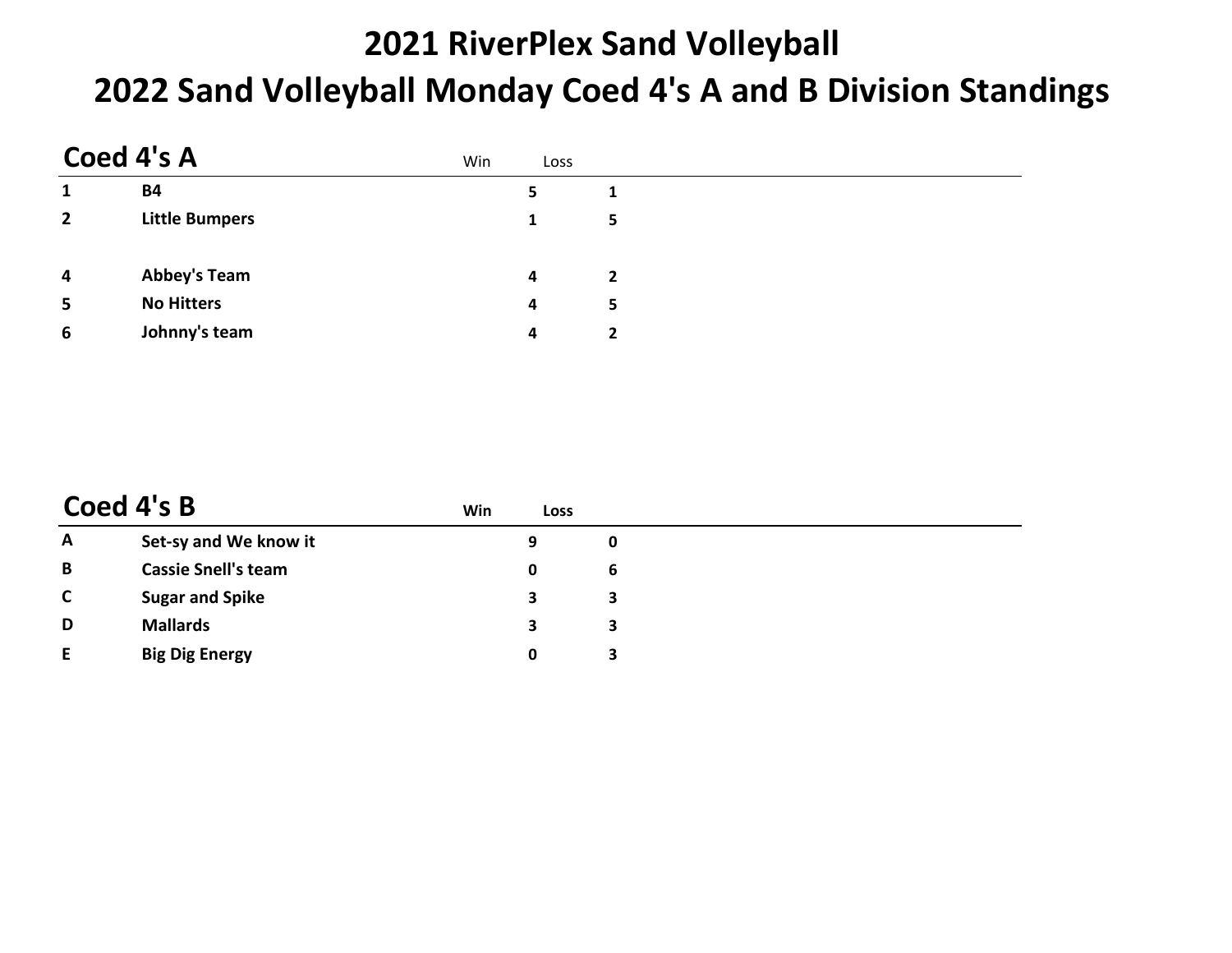### **2022 RiverPlex Tuesday Night Sand Volleyball**

## **Men's A 2's**

|              | <b>May 24</b>           | <b>May 31 June 7</b>    |                |                  |                | June 14 June 21 June 28 | <u>July 5</u>  | <b>July 12</b> |                                    | <u>July 19 July 26</u> | <b>Aug 2</b>   | <b>Aug 9</b>   |                | Aug 16 Aug 23 <sup>*</sup> |
|--------------|-------------------------|-------------------------|----------------|------------------|----------------|-------------------------|----------------|----------------|------------------------------------|------------------------|----------------|----------------|----------------|----------------------------|
| 5:30pm A v K |                         | <b>B</b> v F            | A v B res      | <b>B</b> v D     | FvK            | A v C                   | <b>B</b> v E   | EvF            | AvJ                                | EvJ                    | AvK            | <b>B</b> v F   | <b>B</b> v l   |                            |
|              | <b>B</b> v C            | <b>C</b> v D            | DvF            | <b>C</b> vF      | <b>C</b> v E   | <b>FvG</b>              | A v G          | AvK            | BvI                                | KvG                    | <b>B</b> v D   | <b>C</b> v D   | <b>D</b> v F   |                            |
|              | Dv J                    | A v H                   | <b>JvK</b>     | <b>H</b> v I res | BvJ            | I v K                   | CvJ            | <b>B</b> v G   | <b>C</b> vK                        | <b>AvF</b>             | FvJ            | A v H          | <b>J</b> v K   |                            |
|              | EvI                     | E v G                   | C <sub>V</sub> | GvJ              | <b>D</b> v H   | <b>B</b> v H            | <b>FvI</b>     | <b>C</b> vH    | FvD                                | C <sub>V</sub>         | <b>C</b> v E   | E v G          | AvC            |                            |
|              |                         |                         |                |                  |                |                         |                |                |                                    |                        |                |                |                |                            |
|              |                         |                         | ▽              |                  |                |                         |                |                |                                    |                        |                |                |                |                            |
| 6:45pm       |                         |                         |                |                  |                |                         |                |                |                                    |                        |                |                |                |                            |
|              | <b>G</b>                | $\overline{\mathbf{R}}$ | Ev)            | <b>A</b> v E     | Avl            | DvE                     | HvK            | J v D          | $\mathsf{I} \mathsf{v} \mathsf{E}$ | Dv J                   | HvI            | l v J          | EvH            |                            |
|              | $\overline{A}$<br>Æ     | $B$ $\mathsf{W}$ K      | CvG            | D v K            | EvG            | FvJ                     | DvG            | Hvl            | GvH                                | <b>B</b> v H           | GvK            | <b>B</b> v K   | <b>CvG</b>     |                            |
|              |                         |                         |                |                  |                |                         |                |                |                                    |                        |                |                |                |                            |
|              | A plays twice*          | B plays twice*          | C plays twice* | D plays twice*   | E plays twice* | F plays twice*          | G plays twice* | H plays twice* | I plays twice*                     | J plays twice*         | K plays twice* | B plays twice* | C plays twice* |                            |
|              |                         |                         |                |                  |                |                         |                |                |                                    |                        |                |                |                |                            |
|              |                         |                         |                |                  |                |                         |                |                |                                    |                        |                |                |                |                            |
|              | A. Kickapoo Killers     |                         |                |                  |                |                         |                |                |                                    |                        |                |                |                |                            |
|              |                         |                         |                |                  |                |                         |                |                |                                    |                        |                |                |                |                            |
|              | <b>B.</b> Locke/Werner  |                         |                |                  |                |                         |                |                |                                    |                        |                |                |                |                            |
|              | C.                      | Sopko/Sopko             |                |                  |                |                         |                |                |                                    |                        |                |                |                |                            |
|              | D.                      | Gardner/Tassev          |                |                  |                |                         |                |                |                                    |                        |                |                |                |                            |
|              | E.                      | <b>Big Dig Energy</b>   |                |                  |                |                         |                |                |                                    |                        |                |                |                |                            |
|              | F. Getting Diggy wit it |                         |                |                  |                |                         |                |                |                                    |                        |                |                |                |                            |
|              | G. Battle Cats          |                         |                |                  |                |                         |                |                |                                    |                        |                |                |                |                            |
|              | H. Mellow Melons        |                         |                |                  |                |                         |                |                |                                    |                        |                |                |                |                            |

**I. Inappropriate touches**

**J. SPF 100**

**K. Dylan & Nick**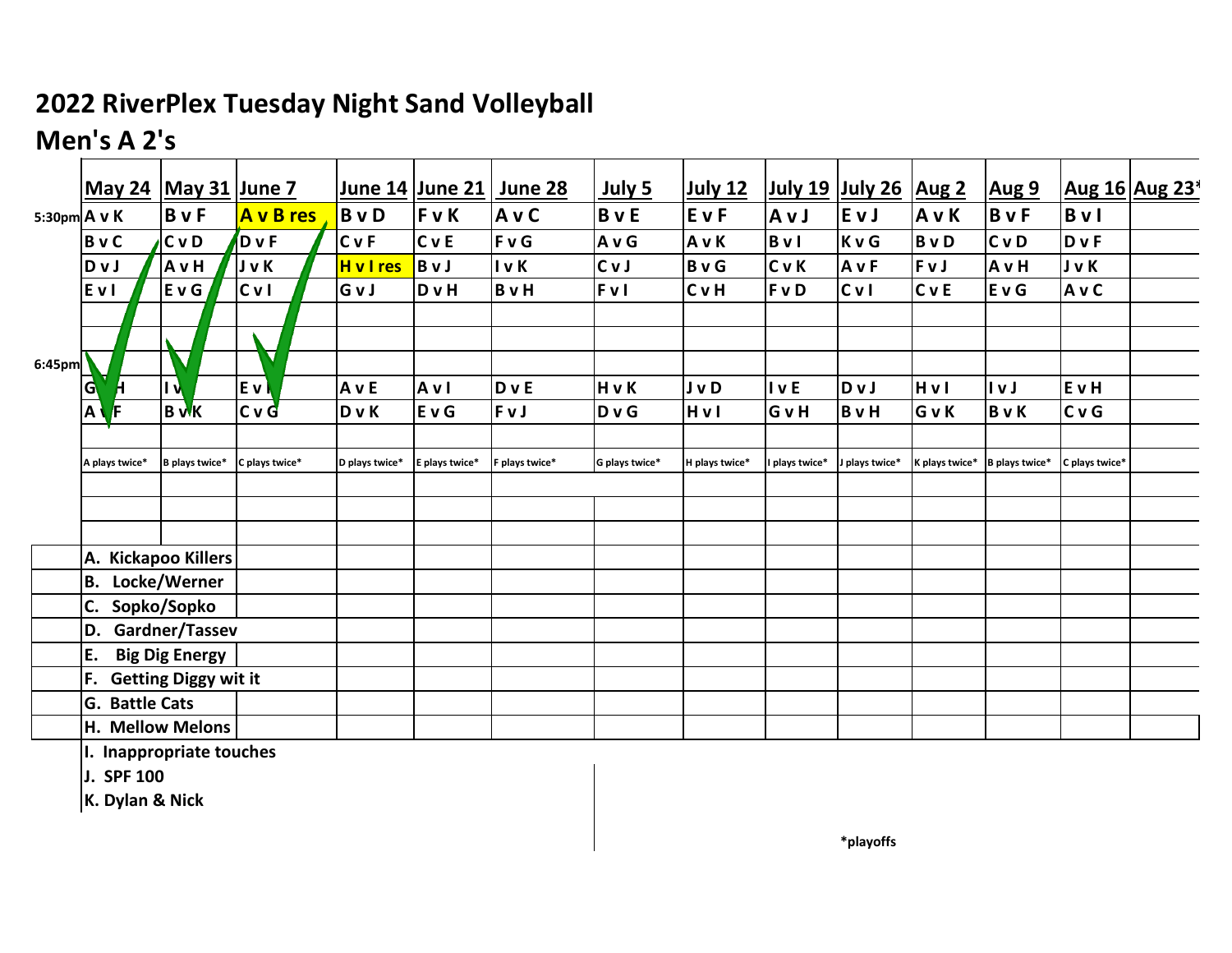# **2022 RiverPlex Tuesday Night Sand Volleyball Men's Division A 2's Standings**

**WIN LOSS**

| 4 | 5 |
|---|---|
| з | 6 |
| 9 | 3 |
| 5 | 4 |
| 2 |   |
| 4 | 5 |
| 6 | 3 |
| 1 | 8 |
| 3 | 6 |
| 7 | 2 |
|   |   |
|   |   |

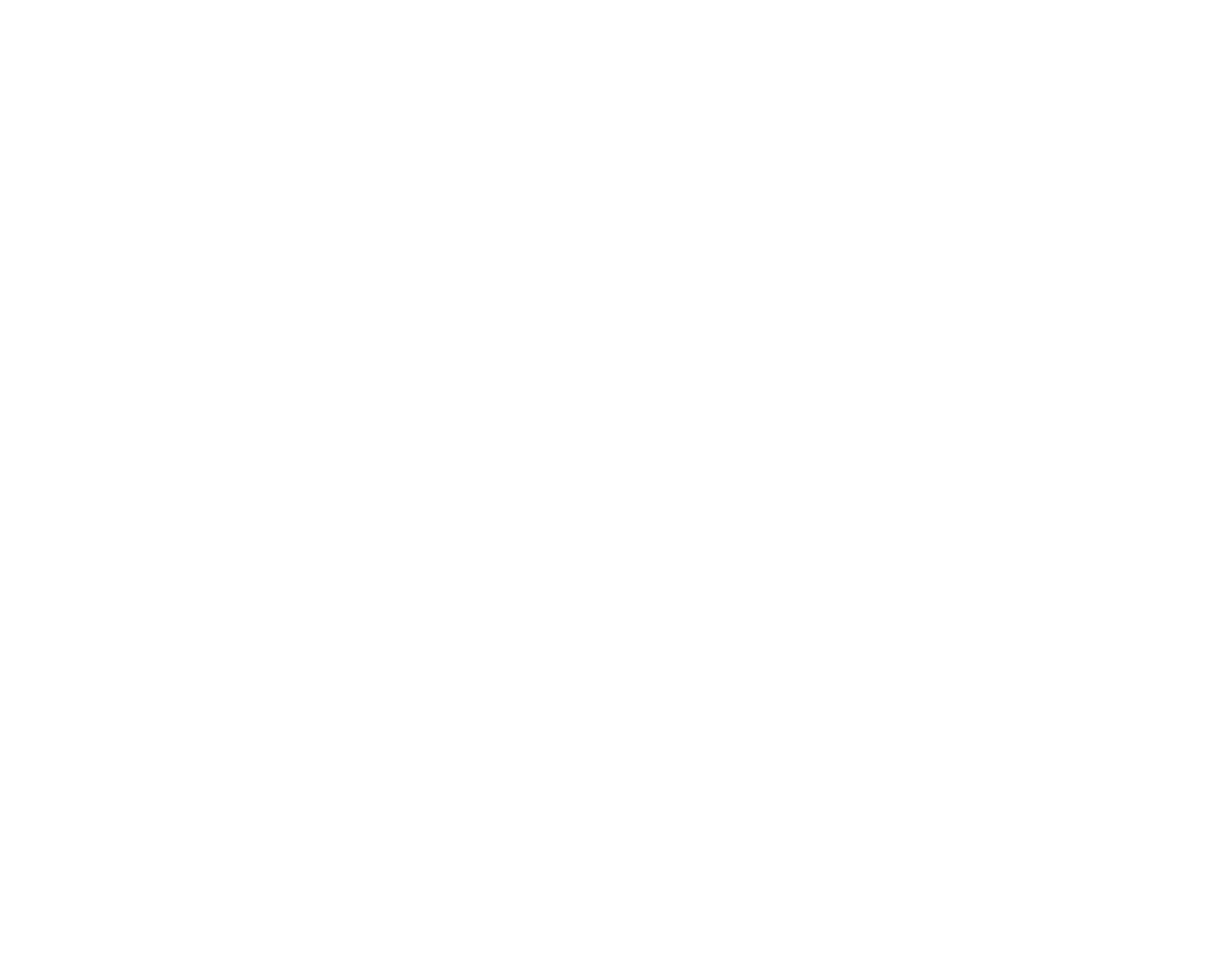## **2022 RiverPlex Tuesday Night Sand Volleyball Women's 2's A & B Division**

|        | May 24         | <b>May 31</b>  | June 7           | June 14        | June 21          | June 28        | July 5           | <b>July 12</b>   | <b>July 19</b>   | <b>July 26</b> | <u>Aug 2</u>   | <b>Aug 9th</b>   |
|--------|----------------|----------------|------------------|----------------|------------------|----------------|------------------|------------------|------------------|----------------|----------------|------------------|
| 5:30pm | 1 <sub>v</sub> | 2 v 3          | 1 <sub>v</sub>   | 7 <sub>v</sub> | 2 v 6            | 1 <sub>v</sub> | 5 <sub>v</sub>   | 2 v 8            | 3 <sub>v</sub> 5 | 2 v 3          | 1 v 4          | 3 <sub>v</sub> 9 |
|        | 2 v 7          | 5 v 6          | 5 <sub>v</sub> 9 | 4 v 5          | 3 v 4            | 2 v 4          | 3v7              | 1 <sub>v</sub> 6 | 1 <sub>v</sub>   | 5 v 6          | 3 <sub>v</sub> | 4 v 5            |
|        | A v I/         | $A \vee H'$    | GvH              | AvC            | GvE              | C <sub>V</sub> | <b>B</b> v E     | <b>B</b> v G     | Avl              | AvH            | GvH            | AvC              |
|        | 4 <sub>v</sub> | D <sub>V</sub> | A v              | B v D          | A v D            | <b>B</b> v F   | CvG              | <b>C</b> v H     | $B \vee H$       | D <sub>v</sub> | AvB            | $B \vee D$       |
|        |                |                |                  |                |                  |                |                  |                  |                  | $B v E^*$      | $CvD^*$        | $F v H^*$        |
|        |                |                |                  |                |                  |                |                  |                  |                  |                |                |                  |
|        |                |                |                  |                |                  |                |                  |                  |                  |                |                |                  |
|        |                |                |                  |                |                  |                |                  |                  |                  |                |                |                  |
| 6:45pm | v <sub>6</sub> | $v_8$          | v <sub>7</sub>   | 3 <sub>v</sub> | 1 <sub>v</sub> 5 | 5 <sub>v</sub> | 2 v 9            | 4 v 7            | 2 v 7            | 1 <sub>v</sub> | 6 v 7          | 7 <sub>v</sub>   |
|        | <b>B</b> v H   | 7 v 9          | 3 <sub>v</sub>   | 1 <sub>v</sub> | 8 <sub>v</sub> 9 | 6 v 8          | 4 v 6            | 5 <sub>v</sub> 9 | 4 v 6            | 7 v 9          | 5 v9           | 1 <sub>v</sub>   |
|        | <b>C</b> vD    | <b>FvI</b>     | Evl              | l v G          | <b>C</b> v F     | AvG            | AvF              | DVI              | <b>C</b> v F     | <b>FvI</b>     | E v I          | I v G            |
|        | EvF            | <b>B</b> vC    | <b>D</b> v F     | <b>E</b> v H   | Hvl              | D v E          | D <sub>v</sub> H | EvF              | <b>EvG</b>       | $B \vee C^*$   | $D v F^*$      | $E \vee H^*$     |
|        |                |                |                  |                |                  |                |                  |                  |                  | 4 v 5          | 2 v 3          | 5 v 6            |
|        | 5 and G        | 4 and E        | 2 and C          | 6 and F        | 7 and B          | 9 and H        | $1$ and $I$      | 3 and A          | 8 and D          |                |                |                  |
|        | bye weeks      | bye weeks      | bye weeks        | bye weeks      | bye weeks        | bye weeks      | bye weeks        | bye weeks        | bye weeks        |                |                |                  |

- 
- **4 Buehler/ Fauser-Hoyt D Pineapples**
- **5 Kohlhagen/Bertsch E Team Kelly**
- **6 Minter/Morrow F Brawley/Brawley**

**7 Brammer Time G Mallards**

- **8 Nelson/Ruemelin H Damaged Goods**
- **9 Lisa/Sarah I J^2**

**Women's A 2's Women's B 2's**

- **1 Calkat A ABC VB**
- **2 Anna/Beth B Johnson/Bennett**
- **3 Paul/Tao C Bass/Bhattacharya**
	- -
	-
	-
	- -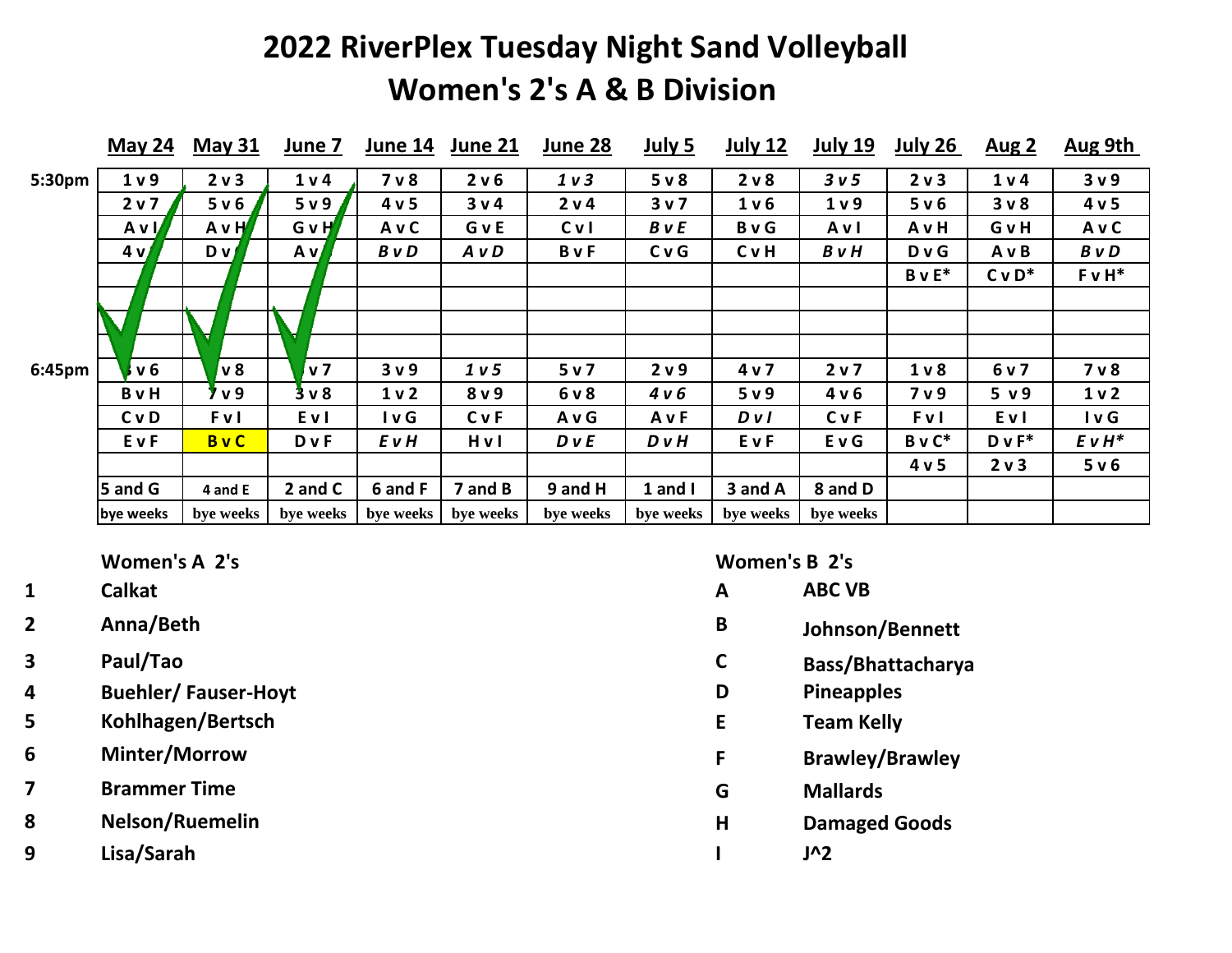### **Aug 16 Aug 23rd\***

| 2 v 6            |  |
|------------------|--|
| 3 <sub>v</sub>   |  |
| GvE              |  |
| A v D            |  |
| $B \vee I^*$     |  |
|                  |  |
|                  |  |
|                  |  |
| 1 v 5            |  |
| 8 <sub>v</sub>   |  |
| <b>C</b> vF      |  |
| Hvl <sup>*</sup> |  |
| 4 v 7            |  |
|                  |  |
|                  |  |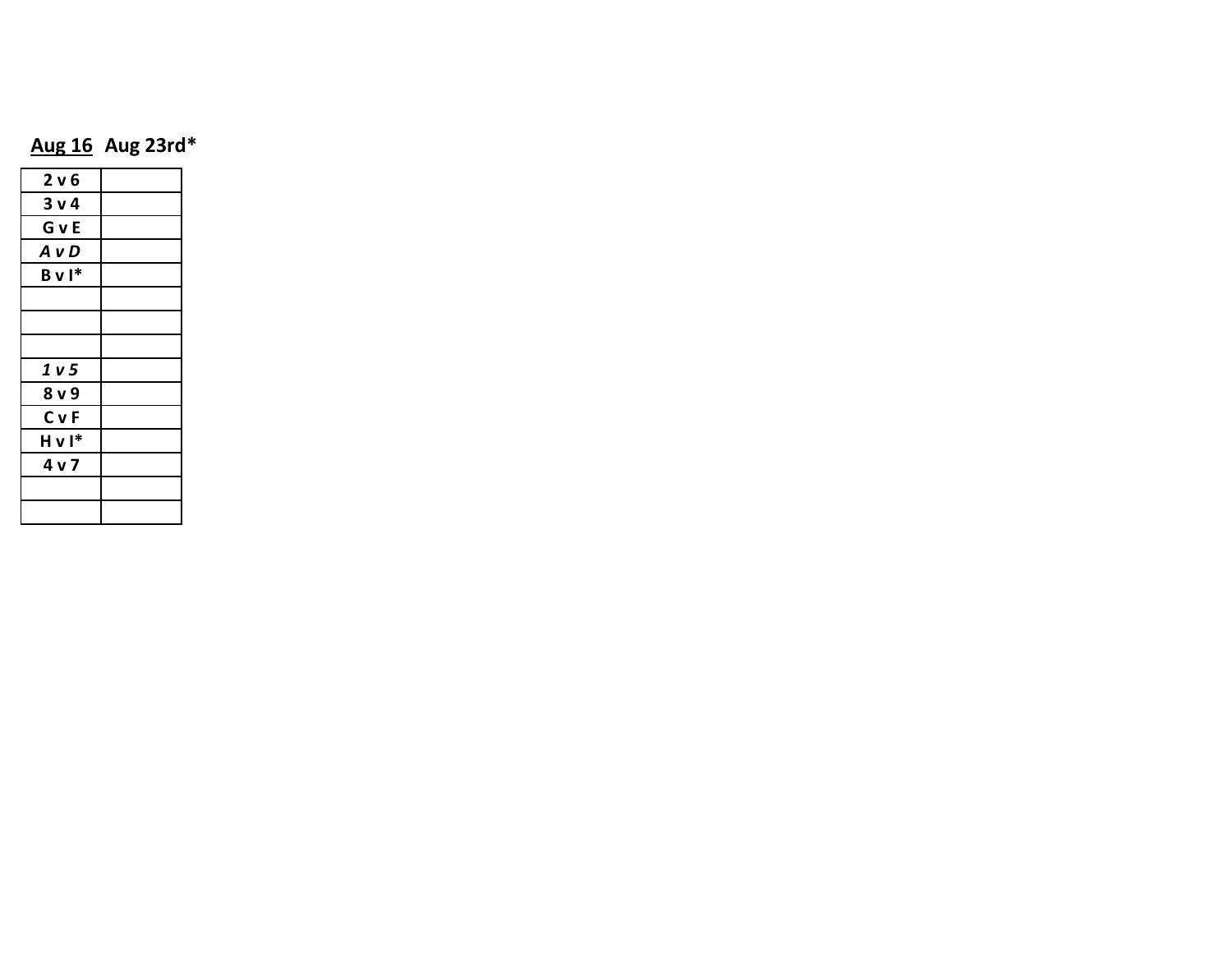## **2022 RiverPlex Sand Volleyball**

**Tuesday Women's A & B 2's Standings**

| Win | Loss | <b>Women's B 2's</b>   | Win | Loss         |
|-----|------|------------------------|-----|--------------|
| 5   | 4    | <b>ABC VB</b><br>A     | 3   | 3            |
| 6   | 0    | Johnson/Bennett<br>B   | 0   | 3            |
|     | 8    | Bass/Bhattacharya      | 0   | 3            |
| 3   | 3    | Pineapples<br>D        | 8   |              |
| 3   | 3    | <b>Team Kelly</b>      | 3   | 3            |
| 5   | 4    | <b>Brawley/Brawley</b> | 2   |              |
| 3   | 6    | <b>Mallards</b><br>G   | 0   | 6            |
| 4   | 5    | Damaged Goods<br>H     |     | $\mathbf{2}$ |
| 6   | 3    | <b>J^2</b>             |     | 7            |
|     |      |                        |     |              |

|   | <b>Women's B 2's</b>     | Win | <b>Loss</b>  |                |  |
|---|--------------------------|-----|--------------|----------------|--|
| Α | <b>ABC VB</b>            |     | 3            | 3              |  |
| B | Johnson/Bennett          |     |              | 3              |  |
| C | <b>Bass/Bhattacharya</b> |     |              | 3              |  |
| D | <b>Pineapples</b>        |     | 8            |                |  |
| E | <b>Team Kelly</b>        |     | 3            | 3              |  |
| F | <b>Brawley/Brawley</b>   |     | $\mathbf{2}$ |                |  |
| G | <b>Mallards</b>          |     |              | 6              |  |
| H | <b>Damaged Goods</b>     |     |              | $\overline{2}$ |  |
|   | J^2                      |     |              | 2              |  |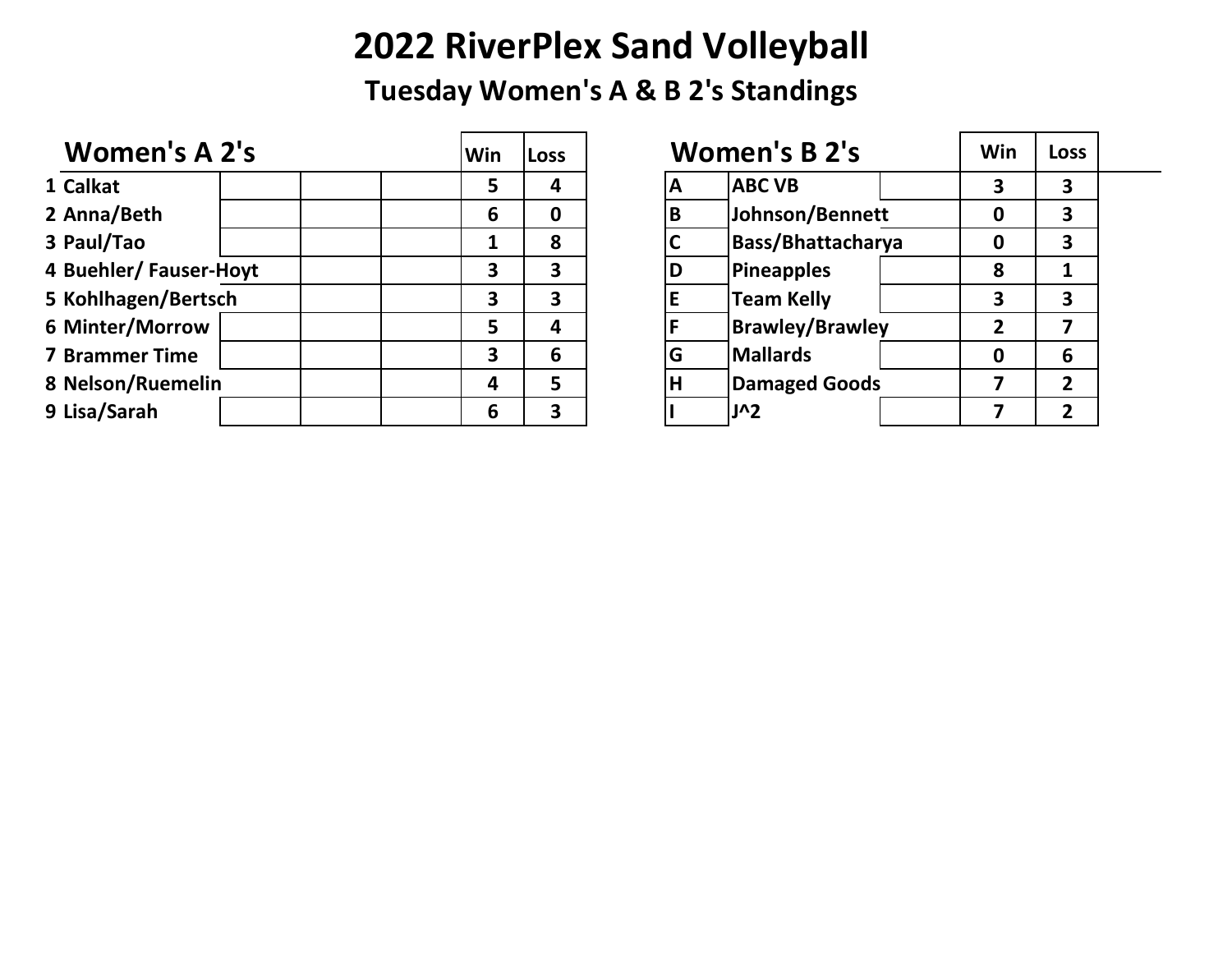### 2022 RiverPlex Wednesday Sand Volleyball Coed 4's B Division & Men's 2's B Division

|        | <b>May 25</b>   | June 1         | June 8        | June 15        | June 22      | June 29      | July 6         | <b>July 13</b> | <b>July 20</b> | <b>July 27</b> | <b>Aug 3</b>   | <b>Aug 10</b>  |
|--------|-----------------|----------------|---------------|----------------|--------------|--------------|----------------|----------------|----------------|----------------|----------------|----------------|
|        |                 |                |               |                |              |              |                |                |                |                |                |                |
| 5:30pm | 1 <sub>v</sub>  | 2 <sub>v</sub> | 3 v 4         | 1 <sub>v</sub> | $ 2 \vee 3$  | 3 v 4        | 1 <sub>v</sub> | 2 v 3          | 3 v 4          | $1v$ 3         | $12 \vee 3$    | 3 v 4          |
|        | $A \vee B / 2S$ | BVC/es         | $A \vee C'$   | AvB            | <b>B</b> v C | A v C        | $A \vee B$     | BvC            | AvC            | AvB            | BvC            | AvC            |
|        |                 |                |               |                |              |              |                |                |                |                |                |                |
| 6:45pm | 2 <sub>M</sub>  | <b>AW</b>      | $1\mathbf{V}$ | 2 v 4          | $A \vee D$   | <b>B</b> v D | $C$ v D        | AvD            | B v D          | IC v D         | IA v D         | $B \vee D$     |
|        | CvD             | 1 <sub>v</sub> | <b>B</b> v D  | C <sub>v</sub> | 1 v 4        | 1 v 2 res    | 2 v 4          | 1 <sub>v</sub> | 1 <sub>v</sub> | 2 v 4          | 1 <sub>v</sub> | 1 <sub>v</sub> |
|        |                 |                |               |                |              |              |                |                |                |                |                |                |
|        |                 |                |               |                |              |              |                |                |                |                |                |                |

#### Coed 4's **Win Loss**

- 1 Rice's Team **3 3 3**
- 2 Innappropriate Touches **8 1**
- 3 Bramm's team **0 9**
- 4 Lauterbach's team **4 2**

| Men's 2's                      | Win | Loss |
|--------------------------------|-----|------|
| A. Serve Me 2                  |     |      |
| B. Temp                        |     |      |
| C. Pemble/Mason                |     |      |
| D. One Short Guy, one tall guy |     |      |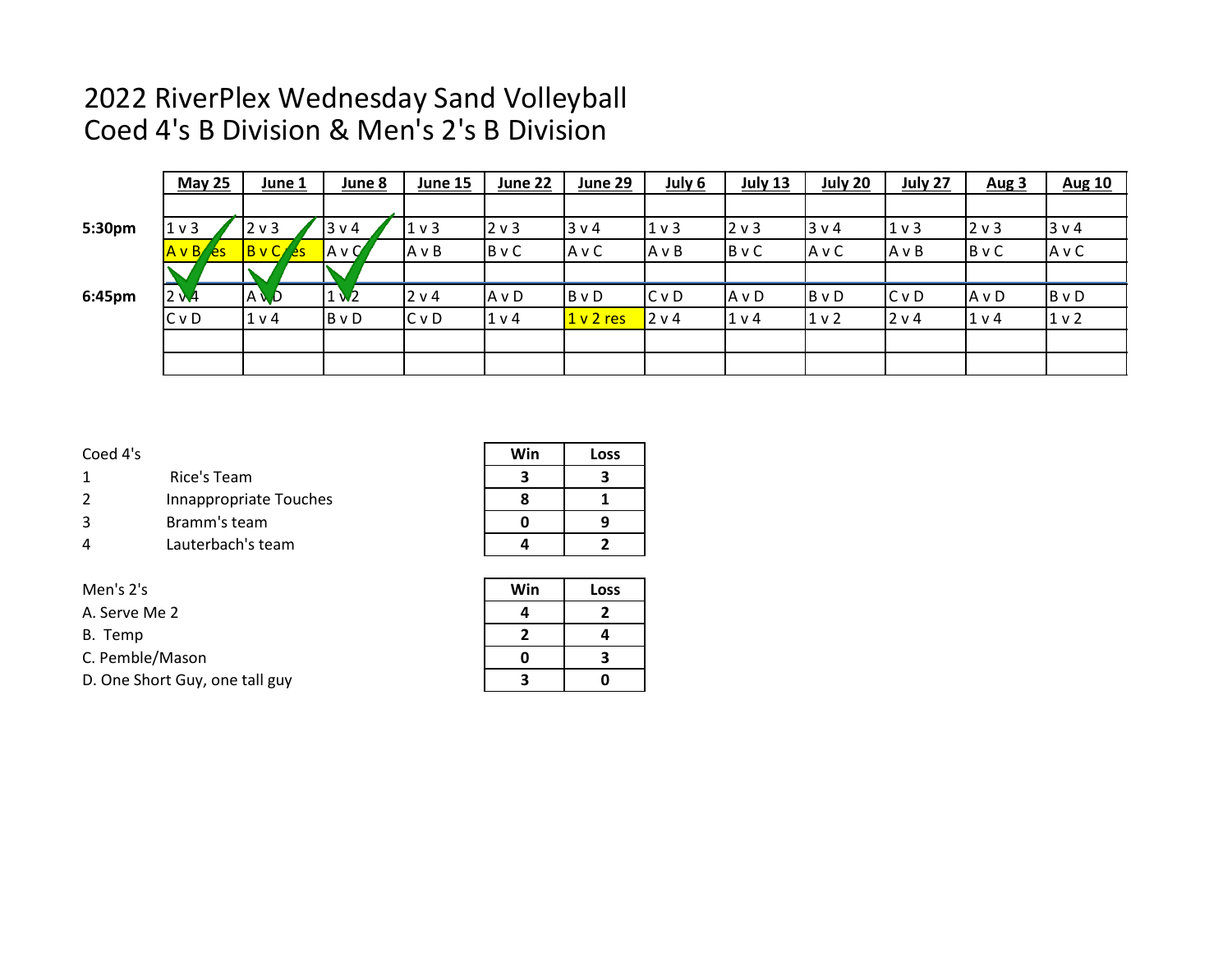| <b>Aug 17</b>    | Aug 24*        |  |  |
|------------------|----------------|--|--|
|                  |                |  |  |
| 2 v 4            | 2 <sub>v</sub> |  |  |
| AvB              | <b>B</b> v C   |  |  |
|                  |                |  |  |
| C <sub>V</sub> D | A v D          |  |  |
| 1 <sub>v</sub>   | 1 <sub>v</sub> |  |  |
|                  |                |  |  |
|                  |                |  |  |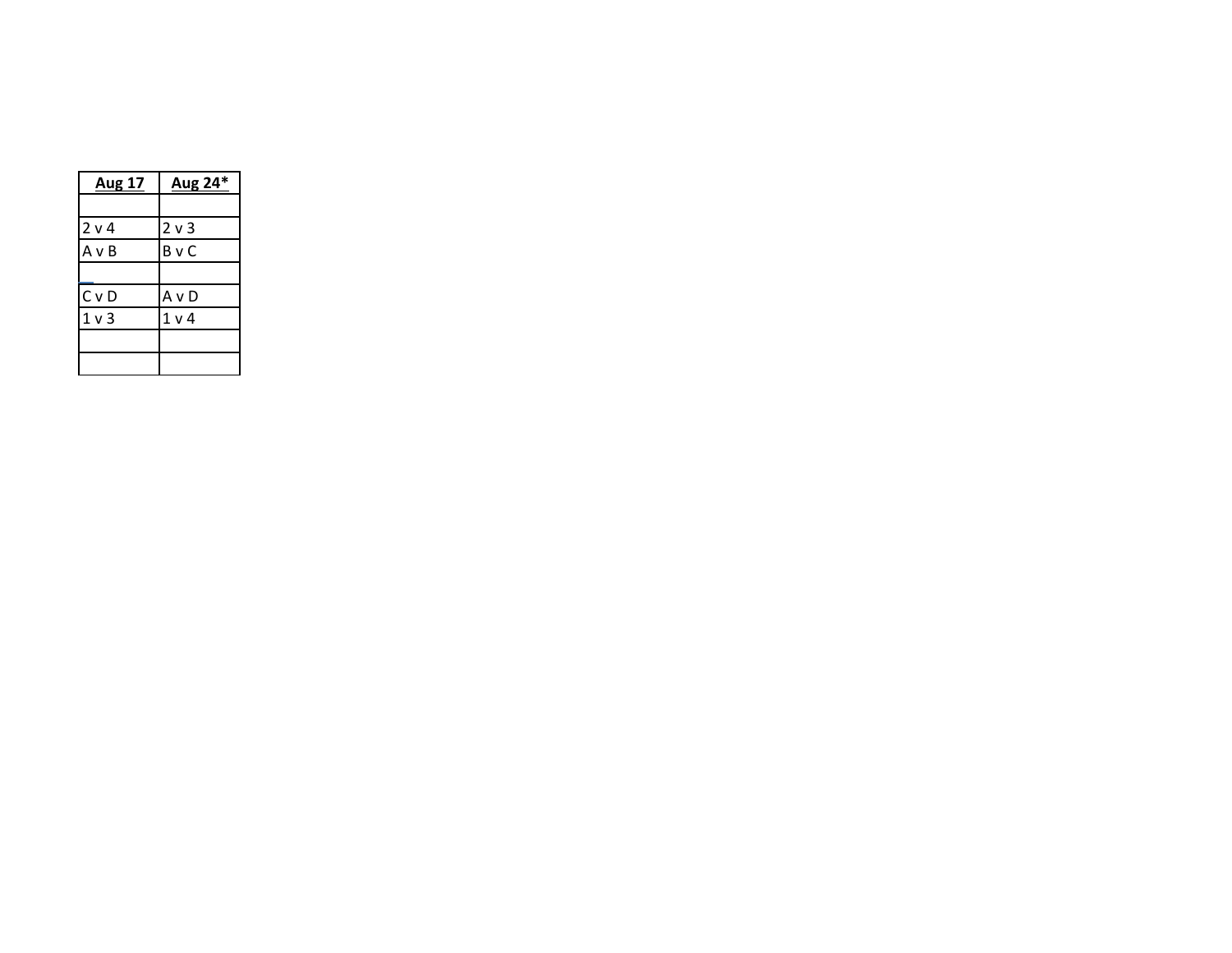|                   | <b>May 26</b>  | June 2                        | June 9                   | <u>June 16</u>    | June 23         | <b>June 30</b>   | <u>July 7</u> | <u>July 14</u>    | <b>July 21</b>   | <b>July 28</b> | <u>Aug 4</u>      |
|-------------------|----------------|-------------------------------|--------------------------|-------------------|-----------------|------------------|---------------|-------------------|------------------|----------------|-------------------|
| 5:30pm            | A v B          | <b>C</b> vF                   | <b>CvK</b>               | <b>FvK</b>        | AvJ             | M v J            | EvK           | <b>B</b> vC       | KvE              | <b>D</b> v L   | AvL               |
|                   | <b>D</b> v F   | Evl                           | EvF                      | GvL               | <b>FvG</b>      | HvK              | CvG           | <b>J</b> v E      | Dv J             | CvI            | <b>EvG</b>        |
|                   | <b>KvL</b>     | <b>B</b> v G                  | J v G                    | <b>B</b> v E      | Iv <sub>C</sub> | A v C            | AvF           | GvK               | A v G            | J v K          | <b>B</b> v H      |
|                   | GvH            | LvJ                           | Avl                      | A v D             | <b>D</b> v L    | $I$ v $L$        | <b>B</b> vL   | <b>I</b> v F      | FvH              | <b>B</b> v G   | I v K             |
|                   | 1 <sub>v</sub> | 2 <sub>v</sub> 3<br>IS.       | 1 v 4<br>A <sub>s</sub>  | 8v11              | 2 v 6           | 1 <sub>v</sub> 3 | 2 v 10        | 2 v 8             | 2 v 4            | 8 v 10         | 4 v 7             |
|                   | $\mathbf{2}$   | 10 <sub>y</sub><br>$\sqrt{1}$ | 11 <sub>v</sub> 1<br>res | 1 <sub>v</sub> 10 | 4 v 11          | 4v13             | 3v13          | 1 <sub>v</sub> 12 | 3 <sub>v</sub>   | 3v4            | 2 v 9             |
|                   | 10<br>13       | $\mathbf{R}$<br>$3$ res       | 10v<br>$2$ res           | 7 <sub>v</sub> 13 | 3v12            | 2 v 12           | 7 v 12        | 6 v 13            | 8 v 12           | 6 v 11         | 1 <sub>v</sub> 11 |
| 6:45pm            | <b>VE</b>      | K                             | H                        | CvJ               | BvK             | <b>B</b> v F     | D v I         | A v D             | CvL              | AvE            | <b>C</b> vD       |
|                   | V J            | kн                            | v D                      | Hvl               | EvH             | <b>D</b> v E     | HvJ           | HvL               | <b>B</b> vl      | HvF            | FvJ               |
|                   | 8v6            | $11$ v 8                      | v <sub>7</sub>           | 3 <sub>v</sub> 9  | 1 v 13          | 7 v 10           | 9v11          | 4v10              | 6 v 10           | 1 <sub>v</sub> | 6 v 12            |
|                   | 4 <sub>v</sub> | 7 v 9                         | 3v8res                   | 2 v 12            | 8 v 9           | 6 v 8            | 4 v 6         | 5 <sub>v</sub> 9  | 9v13             | 9v12           | 8 v 13            |
|                   | 11 v 12 res    | 5 <sub>v</sub> 6              | 5 <sub>v</sub> 9         | 4 v 5             | 5v10            | 5v11             | $5v$ 8        | 7 <sub>v</sub> 11 | 1 <sub>v</sub> 5 | 2 v 5          | 3 <sub>v</sub> 5  |
|                   |                |                               |                          |                   |                 |                  |               |                   |                  |                |                   |
|                   |                |                               |                          |                   |                 |                  |               |                   |                  |                |                   |
|                   | 5 has a bye    | 4 has a bye                   | 2 has a bye              | 6 has a bye       | 7 has a bye     | 9 has a bye      | 1 has a bye   | 3 has a bye       | 11 has a bye     | 13 has a bye   | 10 has a bye      |
| <b>A Division</b> | Α              | Gettin' Diggy wit it          |                          |                   |                 |                  |               |                   |                  |                |                   |
|                   | В              | <b>Piranhas</b>               |                          |                   |                 |                  |               |                   |                  |                |                   |
|                   | C              | <b>Buehler/Tippett</b>        |                          |                   |                 |                  |               |                   |                  |                |                   |
|                   | D              | Sopko/Sopko                   |                          |                   |                 |                  |               |                   |                  |                |                   |
|                   | E              | Simmons/Ram                   |                          |                   |                 |                  |               |                   |                  |                |                   |
|                   | F.             | <b>Trump's Wall</b>           |                          |                   |                 |                  |               |                   |                  |                |                   |
|                   | G              | <b>Kickapoo Killers</b>       |                          |                   |                 |                  |               |                   |                  |                |                   |
|                   | н              | <b>Brown/Robinson</b>         |                          |                   |                 |                  |               |                   |                  |                |                   |
|                   |                | Huhn/Alvey                    |                          |                   |                 |                  |               |                   |                  |                |                   |
|                   | J              | <b>Inappropriate touches</b>  |                          |                   |                 |                  |               |                   |                  |                |                   |
|                   | Κ              | <b>Kielion / Tassev</b>       |                          |                   |                 |                  |               |                   |                  |                |                   |
|                   | L              | Dan/Tara                      |                          |                   |                 |                  |               |                   |                  |                |                   |

 $\ast$ 

### 2022 RiverPlex THURSDAY Coed 2's Sand Volleyball

**B** Division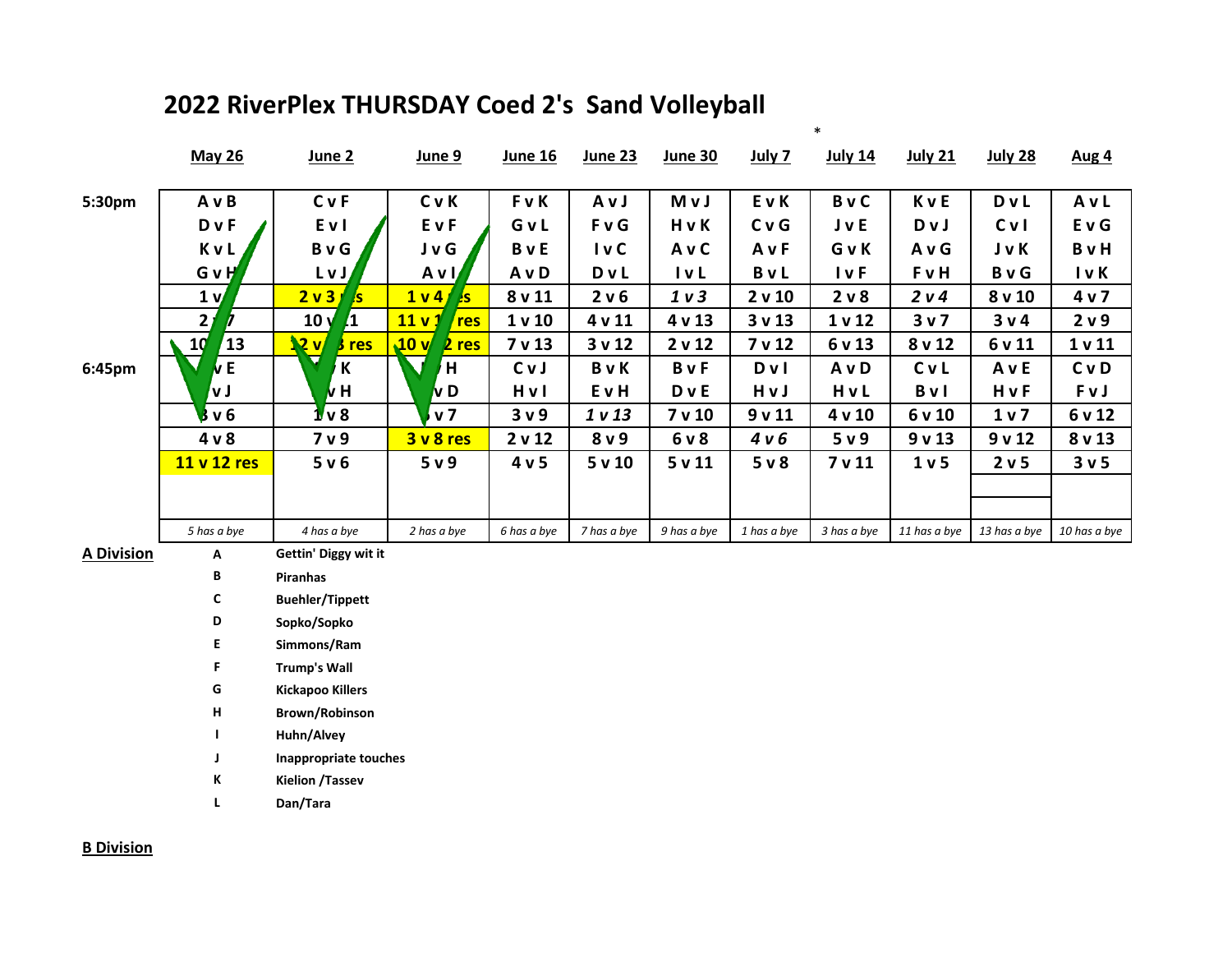- **Serrano/Pisano**
- **Schmidt/Volante**
- **Grote/Sanders**
- **Nguyen/Johnson**
- **Covington/Seelye**
- **Bumpin' Uglies**
- **Jen/Nigel**
- **Net Results**
- **Nelson/Nelson**
- **Mellow Melons**
- **The Silly Geese**
- **Murugan/Cramer**
- **From out of town**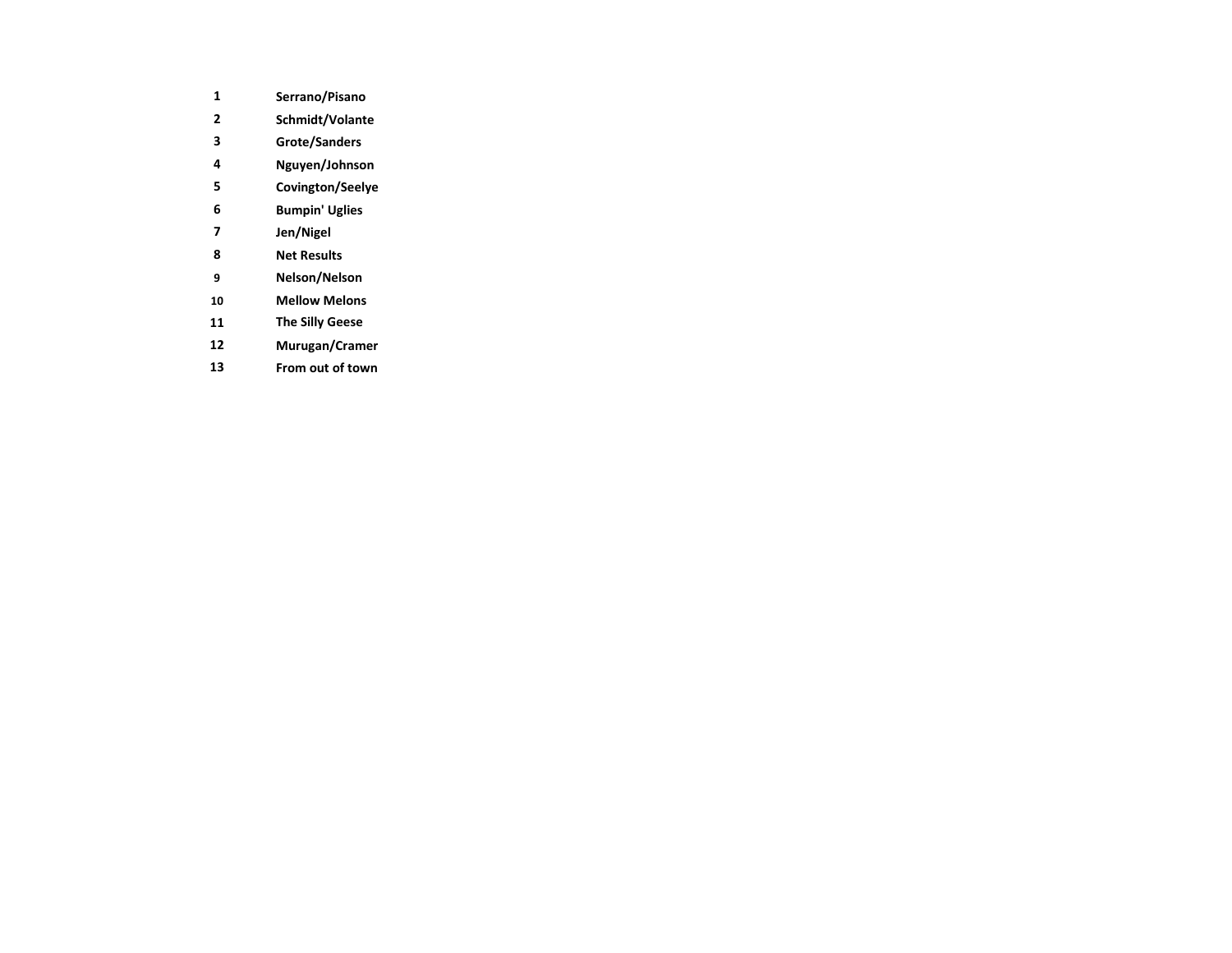| <b>Aug 11</b> | Aug 18th | Aug 25th |
|---------------|----------|----------|
|---------------|----------|----------|

| AvE          | AvF               | **playoffs |
|--------------|-------------------|------------|
| BvH          | BvD               |            |
| CvL          | ΚvL               |            |
| <b>FvK</b>   | GνH               |            |
| 2 v 11       | 2 <sub>v</sub> 13 |            |
| 3 v 10       | 3 v 11            |            |
| 7 v 8        | 6 v 9             |            |
| D v G        | <b>C</b> v E      |            |
| JvI          | l v J             |            |
| 4 v 9        | 4 v 12            |            |
| 1 v 6        | 5 v 7             |            |
| 5 v 13       | 1 v 10            |            |
|              |                   |            |
|              |                   |            |
| 12 has a bye | 8 has a bye       |            |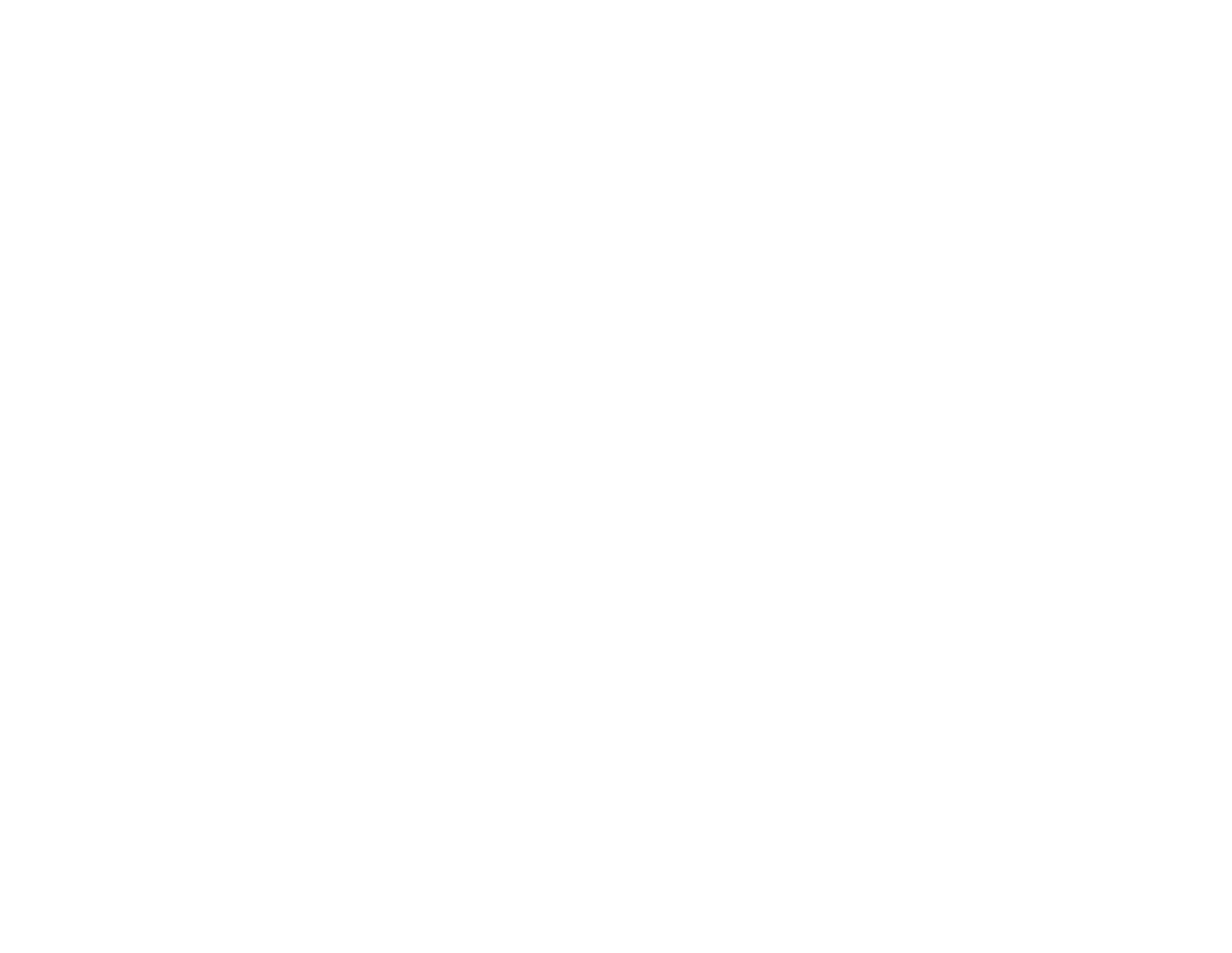# **2022 RiverPlex Sa**

## **Thursday Co**

|   | <b>A Division</b>            | Win            | <b>Loss</b>    |
|---|------------------------------|----------------|----------------|
| A | <b>Gettin' Diggy wit it</b>  | 8              | 1              |
| B | <b>Piranhas</b>              | 0              | 9              |
| C | <b>Buehler/Tippett</b>       | $\overline{2}$ | 7              |
| D | Sopko/Sopko                  | 8              | 1              |
| E | Simmons/Ram                  | 8              | 1              |
| F | <b>Trump's Wall</b>          | $\overline{2}$ | 7              |
| G | <b>Kickapoo Killers</b>      | 7              | 2              |
| Н | <b>Brown/Robinson</b>        | 0              | 9              |
| ı | Huhn/Alvey                   | $\overline{2}$ | 7              |
| J | <b>Inappropriate touches</b> | 4              | 5              |
| K | <b>Kielion / Tassev</b>      | 6              | 3              |
|   | Dan/Tara                     | 7              | $\overline{2}$ |
|   |                              |                |                |

| Win                     | Loss                     |
|-------------------------|--------------------------|
| 8                       | 1                        |
| 0                       | $\overline{9}$           |
| $\overline{\mathbf{c}}$ | 7                        |
| 8                       | 1                        |
| 8                       | 1                        |
| $\overline{\mathbf{c}}$ | $\overline{z}$           |
| 7                       | $\overline{2}$           |
| 0                       | $\overline{9}$           |
| $\overline{2}$          | 7                        |
| 4                       | $\overline{\phantom{a}}$ |
| 6                       | $\overline{\mathbf{3}}$  |
| 7                       | $\overline{\mathbf{2}}$  |